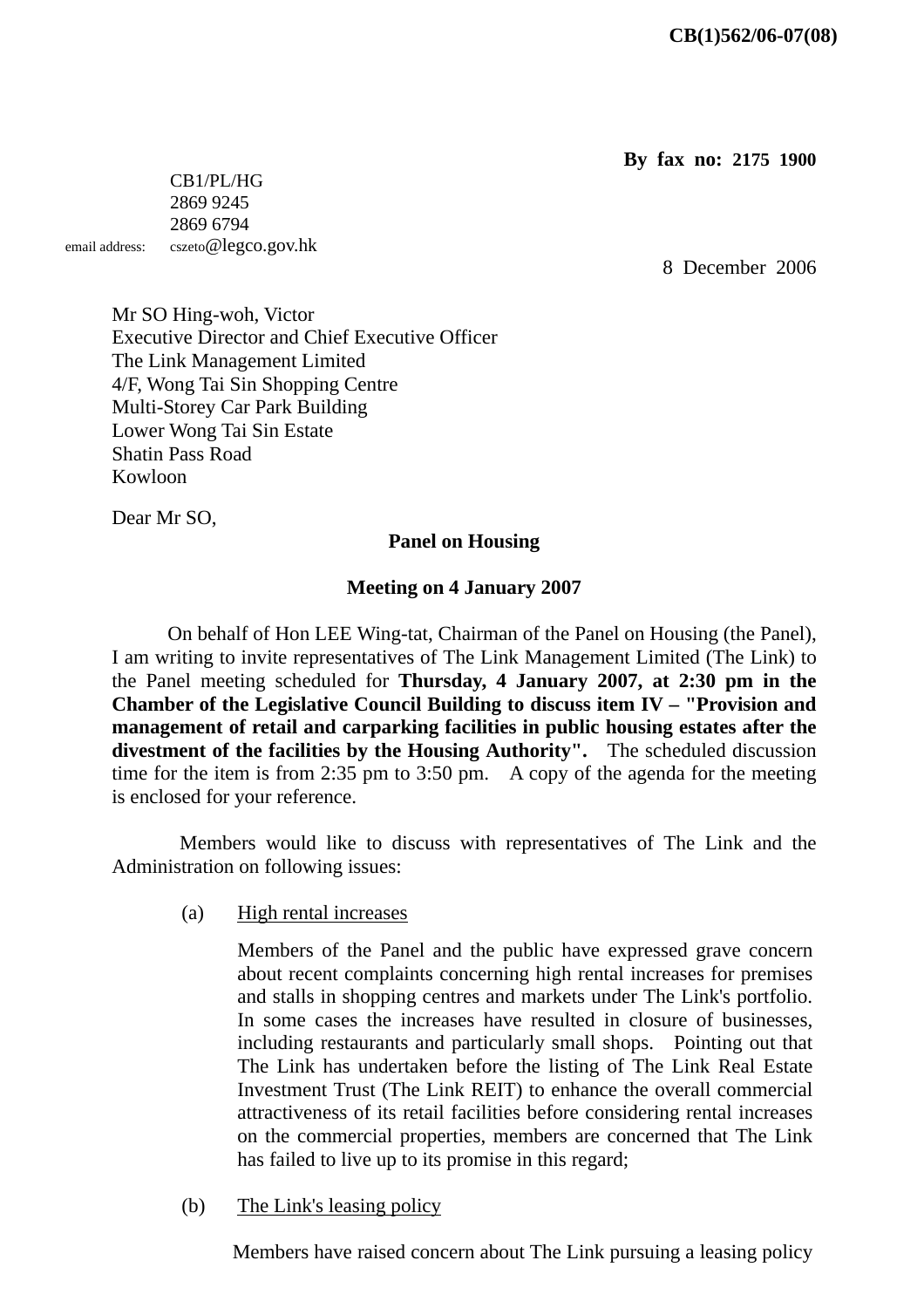that only focuses on raising rental income without giving regard to the interests of tenants and customers. A case in point is The Link's refusal to renew tenancies of existing clinics in Wong Tai Sin Shopping Centre and the plan to relocate these clinics to remote locations in Lung Cheung Mall, which have caused outrage from tenants and their clients. Members are concerned that the same policy will be adopted in other shopping centres under The Link's portfolio. Given that "estate doctors" have been providing social health care services to nearby public rental housing (PRH) tenants for years, and the Housing Authority (HA) and The Link have entered into an agreement governing the continued provision of certain premises in divested shopping malls for social welfare or educational purposes, as well as the charging of concessionary rent for such premises, concern has been raised as to whether The Link's move would constitute a breach to the agreement;

## (c) The Link's corporate social responsibility

 Notwithstanding that The Link has become a private entity upon the listing of The Link REIT, given that its portfolio of properties mainly serves nearby PRH tenants, The Link's provision and management of retail and car parking facilities have great impact on the livelihood of hundreds of thousands of PRH tenants. To this end, members consider that The Link has a corporate social responsibility to ensure proper provision and management of such facilities in meeting the needs and affordability of PRH tenants. Members are concerned how The Link will fulfill its responsibility in this regard; and

## (d) The role of the Administration and the Housing Authority

 Members consider that the Administration or the HA has the responsibility to ensure the provision of suitable and adequate retail and car-parking facilities for PRH tenants. They are concerned how the Administration or the HA will protect the interests of tenants concerned after divestment of the facilities. Incidents relating to high rental increases on the premises and alleged unreasonable measures taken by The Link to relocate existing tenants have sparked off wide public criticisms. Members are concerned whether the Administration or the HA has put in place any mechanism or measures to ensure that The Link will provide suitable and adequate retail and car-parking facilities for tenants concerned, and what remedial measures the Administration or the HA will take in the event that there are problems in the provision of such facilities adversely affecting the interests of tenants concerned.

 As you are aware, the Panel is formed by the Legislative Council to monitor and examine Government policies and issues of public concern relating to housing matters. One of the important functions of the Panel is to provide a deliberative forum for members to discuss and exchange views with parties concerned on housing